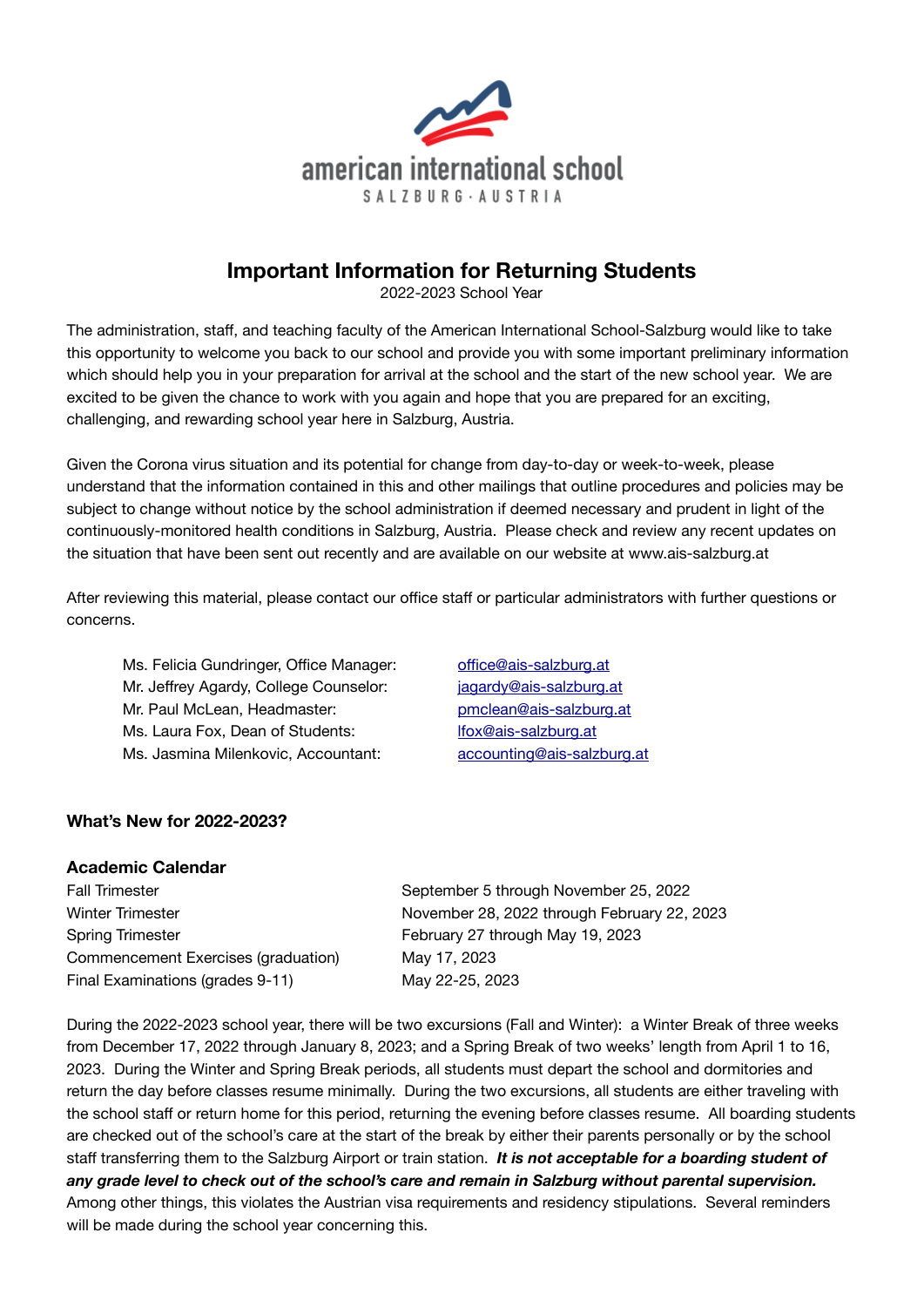## **Important Dates for the 2022-2023 School Year**

Arrival days for all boarders **by September 3-4, 2022** Orientation day for all students **September 5, 2022** September 5, 2022 First day of classes **September 6, 2022** Fall Excursion to Paris or Barcelona **being the September 28** to October 2, 2022 Winter Break **Winter Break CONFIDENTIAL CONFIDENTIAL CONFIDENTIAL CONFIDENTIAL December 17, 2022 through January 8, 2023** Winter Excursion **Winter Excursion COVER 1999 February 23-26, 2023** Commencement Exercises (Graduation Ceremony) May 17, 2023 Departure days for grades 7 and 8 May 19 & 20, 2023 Final Examinations (Grades 9, 10 and 11) May 23-27, 2022 Departure days for all boarders Way 25-28, 2023

#### **Daily/Weekly Bell Schedules, 2022-2023**

#### *Sundays*

| 18:45-19:00   | Report for evening study hall        |
|---------------|--------------------------------------|
| 19:00-21:00   | Evening study hall / Elective period |
| 21:00-21:30   | Quiet time in rooms                  |
| 22:00 / 23:00 | Lights out                           |

#### *Mondays, Tuesdays, Fridays*

| <b>Breakfast</b>                                     |
|------------------------------------------------------|
| Period 1                                             |
| Period 2                                             |
| hreak                                                |
| Period 3                                             |
| Lunch A (11:20-12:00) / Period 4B (12:00-12:50)      |
| Lunch B (12:15-12:55) / Period 4A (11:25-12:15)      |
| Period 5                                             |
| Period 6                                             |
| Period 7                                             |
| Free time, tutorials, electives or other commitments |
| Dinner                                               |
| Report for evening study hall                        |
| Evening study hall / Elective period                 |
| Quiet time in rooms                                  |
| Lights out (except on Fridays)                       |
|                                                      |

#### *Wednesdays*

| 07:00-07:30   | <b>Breakfast</b>                                     |
|---------------|------------------------------------------------------|
| 07:30-10:25   | Physical education at the Rif Sports Center          |
| 10:30-11:05   | Period 1                                             |
| 11:10-11:45   | Period 2                                             |
| 11:45-12:20   | Lunch A (11:45-12:20) / Period 3B (12:20-12:55)      |
| 12:20-12:55   | Lunch B (12:25-13:00) / Period 3A (11:50-12:25)      |
| 13:00-13:35   | Period 4                                             |
| 13:40-14:15   | Period 5                                             |
| 14:20-14:55   | Period 6                                             |
| 15:00-15:35   | Period 7                                             |
| 15:35-18:00   | Free time, tutorials, electives or other commitments |
| 18:00-18:45   | Dinner                                               |
| 18:45-19:00   | Report for evening study hall                        |
| 19:00-21:00   | Evening study hall / Elective period                 |
| 21:00-21:30   | Quiet time in rooms                                  |
| 22:00 / 23:00 | Lights out                                           |
|               |                                                      |

#### *Thursdays*

| <i>07:30-08:00</i> | <b>Breakfast</b>                                |
|--------------------|-------------------------------------------------|
| 08:00-08:25        | Seminars I-V                                    |
| 08:30-09:20        | Period 1                                        |
| 09:25-10:15        | Period 2                                        |
| 10:15-10:30        | break                                           |
| 10:30-11:20        | Period 3                                        |
| 11:25-12:50        | Lunch A (11:20-12:00) / Period 4B (12:00-12:50) |
| 12:15:12:50        | Lunch B (12:15-12:55) / Period 4A (11:25-12:15) |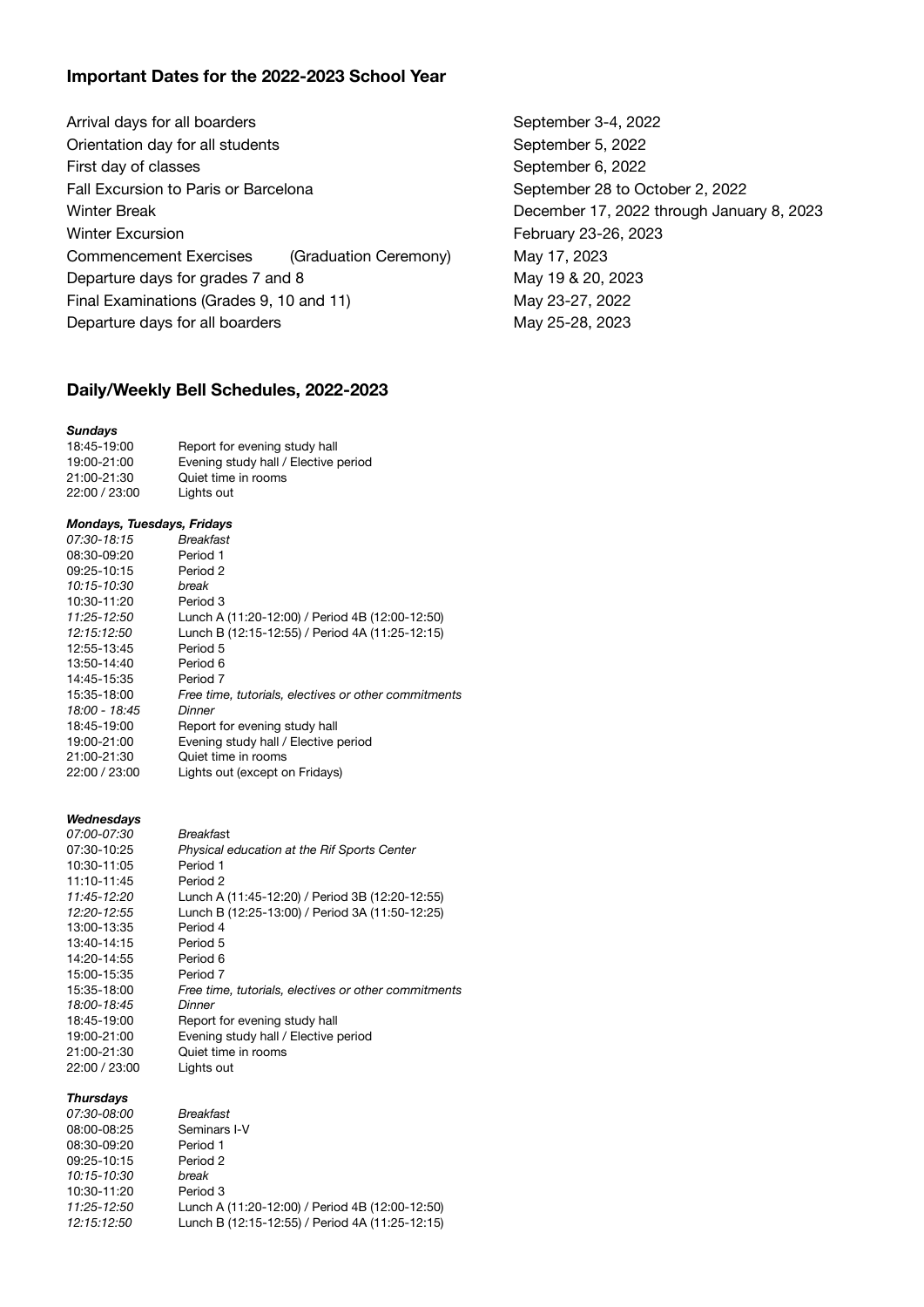| 12:55-13:45   | Period 5                                             |
|---------------|------------------------------------------------------|
| 13:50-14:40   | Period 6                                             |
| 14:45-15:35   | Period 7                                             |
| 15:35-18:00   | Free time, tutorials, electives or other commitments |
| 18:00-18:45   | Dinner                                               |
| 18:45-19:00   | Report for evening study hall                        |
| 19:00-21:00   | Evening study hall / Elective period                 |
| 21:00-21:30   | Quiet time in rooms                                  |
| 22:00 / 23:00 | Lights out                                           |
|               |                                                      |

## **Student Body and Enrollment**

AIS-Salzburg will host and educate over 90 students, ages 12 to 18, with over 25 nationalities during the 2022-2023 school year. The majority of these students—over 80%— are either full- or 5-day boarders. The remainder are day students who visit our school during the academic day but are not resident in our facilities. This year, we are expecting a very diverse group of students with a higher number of new enrollments than in 2021-2022 due to the graduation of a large class this past spring. Approximately 35% of the students will be new to AIS-Salzburg this September and many will be students dislocated by war in the Ukraine. The community will be significantly larger than last year and the dormitories are likely to be at or very near capacity. Grade level enrollments have been capped at 22 in the high school grades due to the increased number of students expected to enroll. Some course sections, therefore, will be larger than in previous years.

All full- and part-time teaching faculty and administrative members of the school will be returning for 2022-2023 except for Ms. Fuchs (German Literature). The resident-care staff will be increased by one dorm parent (female) and three of the resident assistants will be new to the school.

Because of the high number of boarding students, it is especially important that we receive your rooming request forms as soon as possible. The forms for both male and female resident students is available [here](https://www.ais-salzburg.at/info/) and should be returned to Ms. Fox by early August to ensure that your wishes for rooms and roommates are considered before the rooming scheme is established.

## **Corona and the 2022-2023 School Year**

At present, the Austrian government and health authorities are laying plans for dealing with a new wave of Covid infections this coming October/November, caused by an as yet unidentified strain of the Corona virus. Virologists are unable, at present, to predict the infectiousness or threat to life that a new variant may represent, but many feel that it will either be a new mutation of the Omicron variant or a comparable strain that will bring similar levels of infectiousness, but lower levels of threat to life. Regardless of the virological particulars, it is important to understand that the school will likely be under some restrictions when this new wave begins.

It is most likely, that Salzburg Province and Austria generally will impose several restrictions when confronted by a new wave. These restrictions, applicable to all schools in Austria will likely include:

• masking

•

- frequent antigen and PCR testing and reporting
- restrictions on travel or increased controls
- restrictions on group sizes indoors and/or outdoors
- restricted access for non-vaccinated persons to restaurants, hotels, sports venues, etc.
- new vaccination requirements

The school administration will consider imposing particular restrictions in order to ensure the well-being and safety of all students which may include:

- restrictions on free time movement off campus
- postponement of activities, sporting events or excursions
- restricted access to the school campus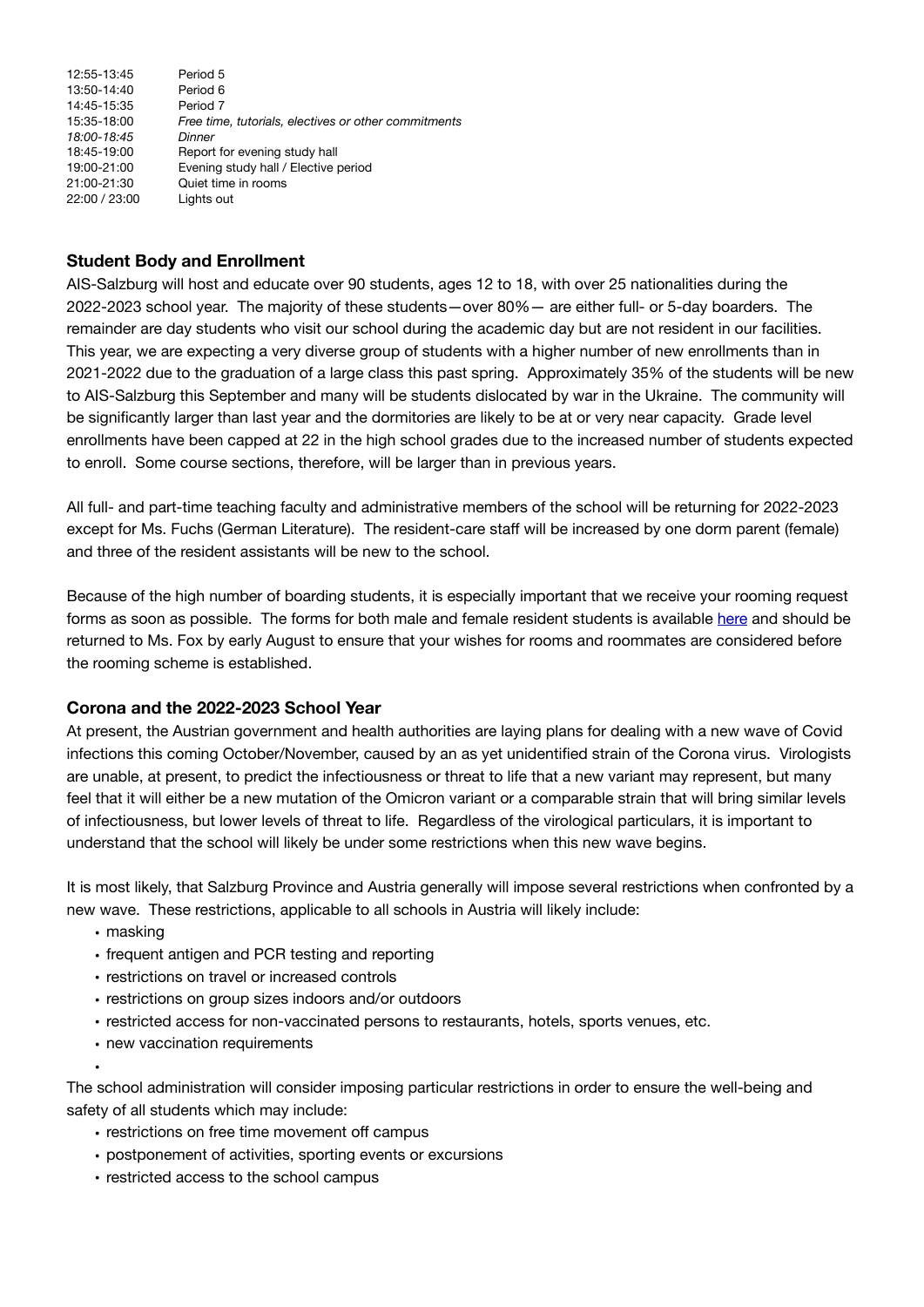The school requires that all resident students enrolled be vaccinated against Covid-19 by the start of the school year in September. Day students are encouraged to be vaccinated as well to prevent loss of participation in instruction, sports, or other programming. Proof of vaccination must be brought with the resident students upon arrival and a photo copy will be made and included in the student's health file. The original will be kept with the student's passport, under lock and key. The school's health coordinator will continue to organize vaccinations throughout the fall and will schedule these with confirmation from the parents or guardians.

Testing will be carried out on all arrival days (start of school year, return from Winter and Spring Breaks) and the school administration reserves the right to require antigen testing whenever it is felt necessary to do so. Compliance with such requests for testing is expected at all times.

The school administration will update all community members on the Covid situation whenever necessary throughout the school year. These updates will be sent out by electronic communication.

#### **War in Ukraine**

The invasion of Ukraine by the Russian military continues to have an effect upon Europe and the world, primarily economically. Here in Europe, the millions of Ukrainian refugees who have left their home country to find peace and security is a major social factor that is being dealt with by the government and non-profit organizations. This need is expected to continue through the fall and into the coming school year and will affect our school community as well. Given the need and our mission to assist and provide an outstanding college-preparatory education to qualified young people from around the world, the school administration has expanded scholarship opportunities for students from Ukraine for the 2022-2023 school year. Through application, demonstration of need and review of academic qualifications, AIS-Salzburg will be accepting a number of Ukrainian students, to enroll in grades 9 thorugh 11 especially.

These students will be completely integrated into our programs, just as all students are blended into our international school. All expectations related to our academic, physical education and social/behavioral programming are in effect for them just as for all other students. AIS-Salzburg can play an important role in providing both an education and a home for students in need and the community can be enriched by the experience as well. Regardless of the protected qualities of birth, nationality and gender, our community welcomes and respects all students and their desire to achieve their goals and move closer to their future dreams without fear of abuse, disrespect or discrimination of any kind. This is what makes our community a very special one and an organization of individuals that cannot turn a blind eye to the needs and hopes of others. Together, our community is enhanced by plurality and enriched by the diversity of experiences of our individual members.

#### **Child Protection Policy**

The school administration and staff will continue to emphasize safeguarding and child protection in 2022-2023. All staff members have been through training in various areas related to this theme (bullying, abuse, neglect, emotional support, online safety, self-harm, fire/emergency protection procedures, first aid, etc.) and will be further implementing these.. AIS-Salzburg students can expect these issues to provide an undercurrent of discussion and action this coming year in our effort to ensure that our community is safe, secure in their dignity and able to focus on the important priorities of learning and developing within an environment of trust.

The full AIS-Salzburg Child Protection Policy will be available for downloading and reading in the 'Downloads' section of the school website following annual review and revision. Since safeguarding and protection are very broad themes that touch on many aspects of our programming, there will also be related policies of which you will want to make yourself aware of and informed about. For example, the schools Anti-Bullying and Anti-Cyberbullying Policy as well as our Equality and Diversity Policies should be understood by all community members as a fundamental aspect of enrollment in our community.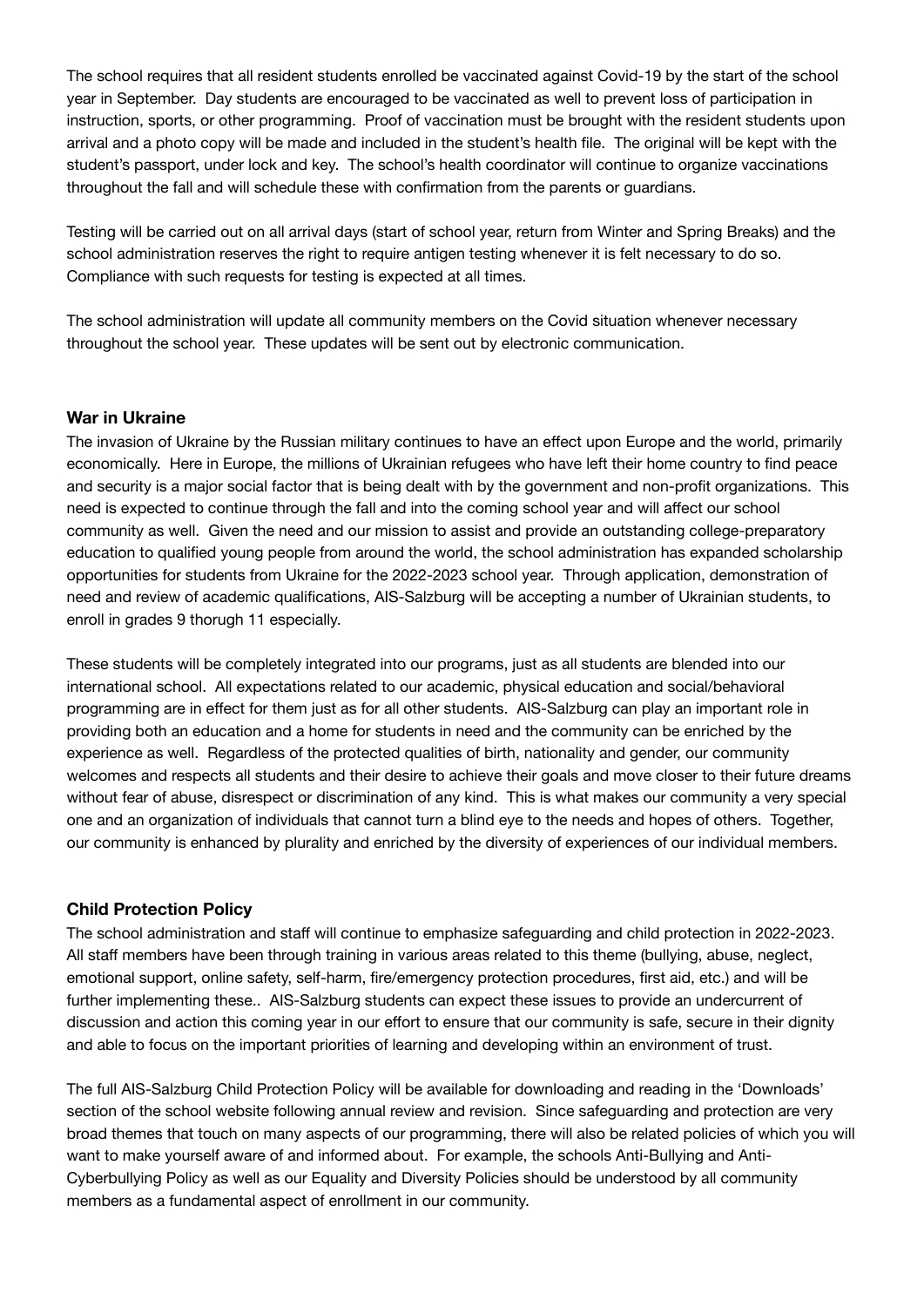#### **Weekend Travel Program**

The school will continue the successful weekend travel program whereby students are invited to participate in overnight trips to areas around Salzburg not more than 3 or 4 hours away by public transport (train or bus). Although some disruptions in scheduling are to be expects, the school's resident-care staff will organize up to six of these overnight trips to various destinations in 2022-2023.

We plan on offering one overnight weekend trip per month except during those months that contain excursions (October and February). At a minimal payment of  $\epsilon$ 45 to help defray costs, we hope that a good number of students take advantage of these travel opportunities during the school year and get out to see more of the beautiful environment in which we live.

#### **Excursions, 2022-2023**

The following excursion destinations have been identified for the 2022-2023 school year. Please note that in anticipation of possible restrictions due to Covid, we have moved the Fall Excursion up by four weeks to the last weekend in September.

*Fall Excursion* - September 27-October 2, 2022 Option 1 (included completely in tuition for full- and 5-day boarders): *Paris, France*  Option 2 (€200 extra fee for flight costs; limited to 26 students): *Barcelona, Spain* 

*Winter Excursion* - February 23-26. 2023 Option 1 (included in tuition): *Winter Sports in Zell am See, Austria* 

Since the Fall Excursion begins shortly after the start of the school year, it will be important that all those wishing to participate return their Excursion Participation form (Permission/Enrollment Form #10) in due time. The form, along with all other permission and enrollment forms for both resident and non-resident students can be found [here](https://www.ais-salzburg.at/info/). The Fall Excursion alternative trip to Barcelona, Spain will be limited to 26 students and four staff members, therefore, it will be especially important that you declare your intentions to join us on this trip as soon as possible and at any point during the summer months. As of the first week of the school year, this roster will be finalized in order to purchase flight tickets and reserve accommodations.

## **Sports and Athletics**

With a larger student body and a return to a full schedule of athletic competitions, the administration would like to encourage all students to join one of our competitive sports teams this coming school year. The opportunities available are not only about sports, competition and teamwork, the program also has a strong travel element with dates scheduled for games and tournaments in Munich, Vienna, Bratislava and Budapest.

Competitive sports teams available include the following

- Girls' Varsity Volleyball (Fall Trimester Season)
- Girls' Junior Varsity Volleyball (Fall Trimester Season)
- Boys' Varsity Soccer (Fall Trimester Season)
- Boys' Junior Varsity Soccer (Fall Trimester Season)
- Boys' Volleyball (Fall Trimester Season)
- Girls' Varsity Basketball (Winter Trimester Season)
- Girls' Junior Varsity Basketball (Winter Trimester Season)
- Boys' Varsity Basketball (Winter Trimester Season)
- Boys' Junior Varsity Basketball (Winter Trimester Season)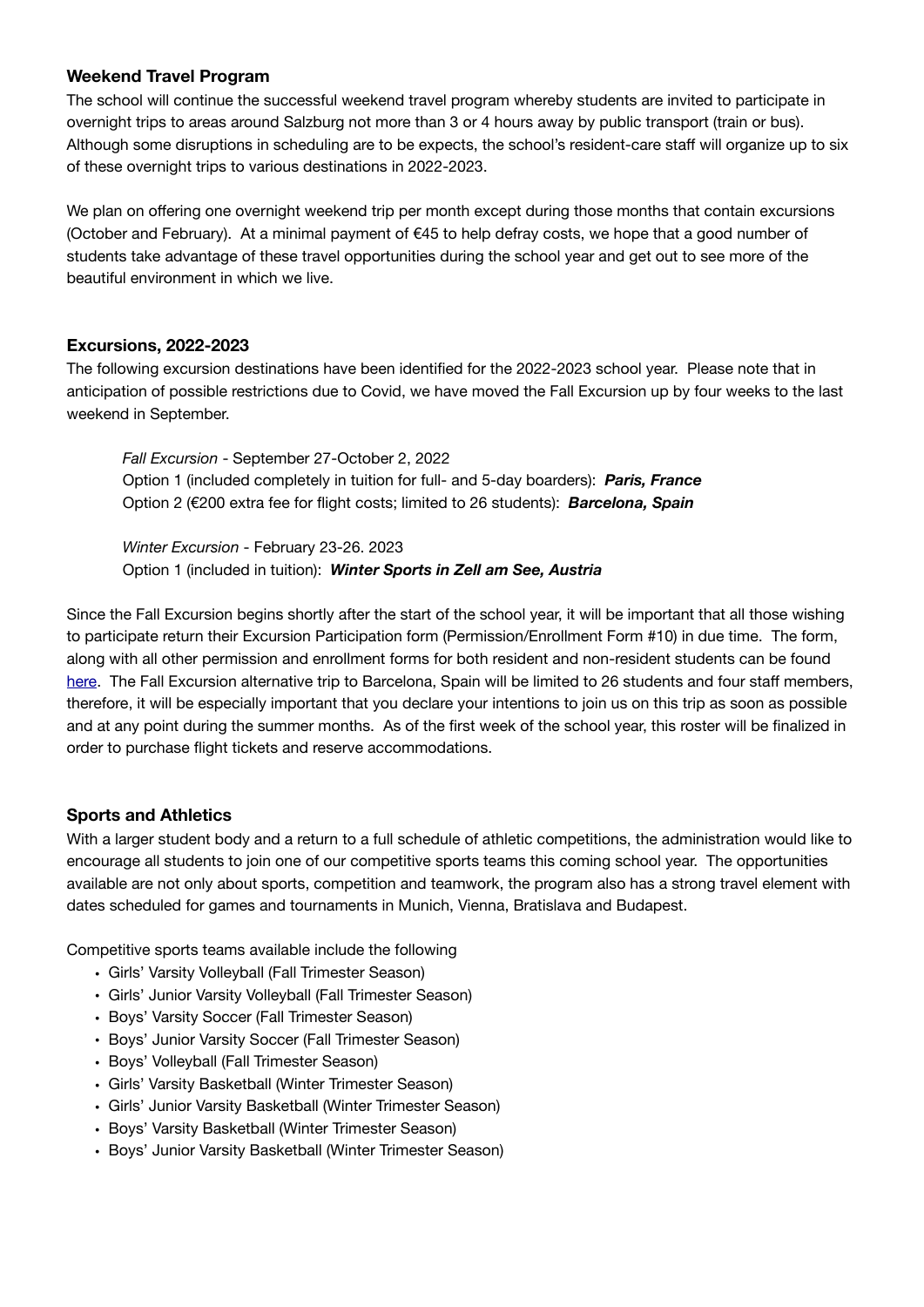Please note that those students interested in other, individual sports can also speak with our Athletics Director, Mr. Burns, to discuss possible involvement in organized competitions, especially if you are interested in competitive tennis or swimming. Mr. Burns can be contacted directly at ([dburns@ais-salzburg.at\)](mailto:dburns@ais-salzburg.at).

#### **Dormitories**

With a much larger student body in 2022-2023, you can expect that our dormitories will house more students than this past year. Although seniority requests will be considered and most honored, realize that the number of single rooms, especially, will be limited (2 male, 1 or 2 female rooms) in order to accommodate all students comfortably. If you have not yet sent in a Room Request Form to Ms. Fox, please consider doing so at the next opportunity. The forms can be downloaded here:

Male Residents: <https://www.ais-salzburg.at/wp-content/uploads/2021/07/RoomRequestForm2021Male.pdf> Female Residents: <https://www.ais-salzburg.at/wp-content/uploads/2021/07/RoomRequestForm2021Female.pdf>

Complete these carefully and send them to us as soon as possible by scan or fax to the Dean of Students, Ms. Fox at [\(lfox@ais-salzburg.at\)](mailto:office@ais-salzburg.at)

#### **New Academic Courses and Preschedules**

The master schedule for 2022-2023 has been tentatively created and the list of courses, both required and available to students, is very similar to 2021-2022. We will be maintaining a 7-period academic day as well, with nearly all students having one period of study hall during the academic day. A few changes, however, should be noted:

- **•** AP Chemistry will be offered this year (Leicher) rather than AP Biology. These two courses alternate each year. AP Chemistry is available to both seniors and juniors, however juniors would have to take AP Psychology as their social studies course rather than AP Human Geography which directly conflicts with AP Chemistry.
- **•** The junior-high social studies requirement will be World Geography, which also alternates annually with World History.
- **•** Once again, AP English Literature will be tied together with AP European History and English 12 Literature & Composition with AP Psychology, as they were in 2021-2022.
- **•** Junior high students will be required to take either Drama or Studio Art as an elective, two periods each week during period 7 in the daily schedule. This will meet their elective requirement although they may also choose to join another elective outside the seven-period schedule if desired.
- **•** Given student numbers, it is likely that two sections of German III and German IV will be offered during periods 4 and 5 this year. Ms. Fuchs will be replaced by a new German instructor as well as she has accepted a position at the university in Belgrade.
- **•** Ms. Kasberger will again be teaching the 9th grade Biology course this coming school year.
- **•** The school's academic schedule will again include two separate lunch periods will will alternate weekly.

## **New Staff Members**

The school is very pleased that all faculty members are returning for the new school year and a handful of new resident assistants will be added to our resident-care staff. All administrators are returning for 2022-2023 as well. The school will be adding an additional female dorm parent this fall and we are presently in the midst of interviewing appropriately-qualified candidates. Three new female resident assistants will be joining us in September as well.

The teaching assignments (which courses each individual faculty member will be teaching) will also remain very similar to 2022-2023 with the above-mentioned changes.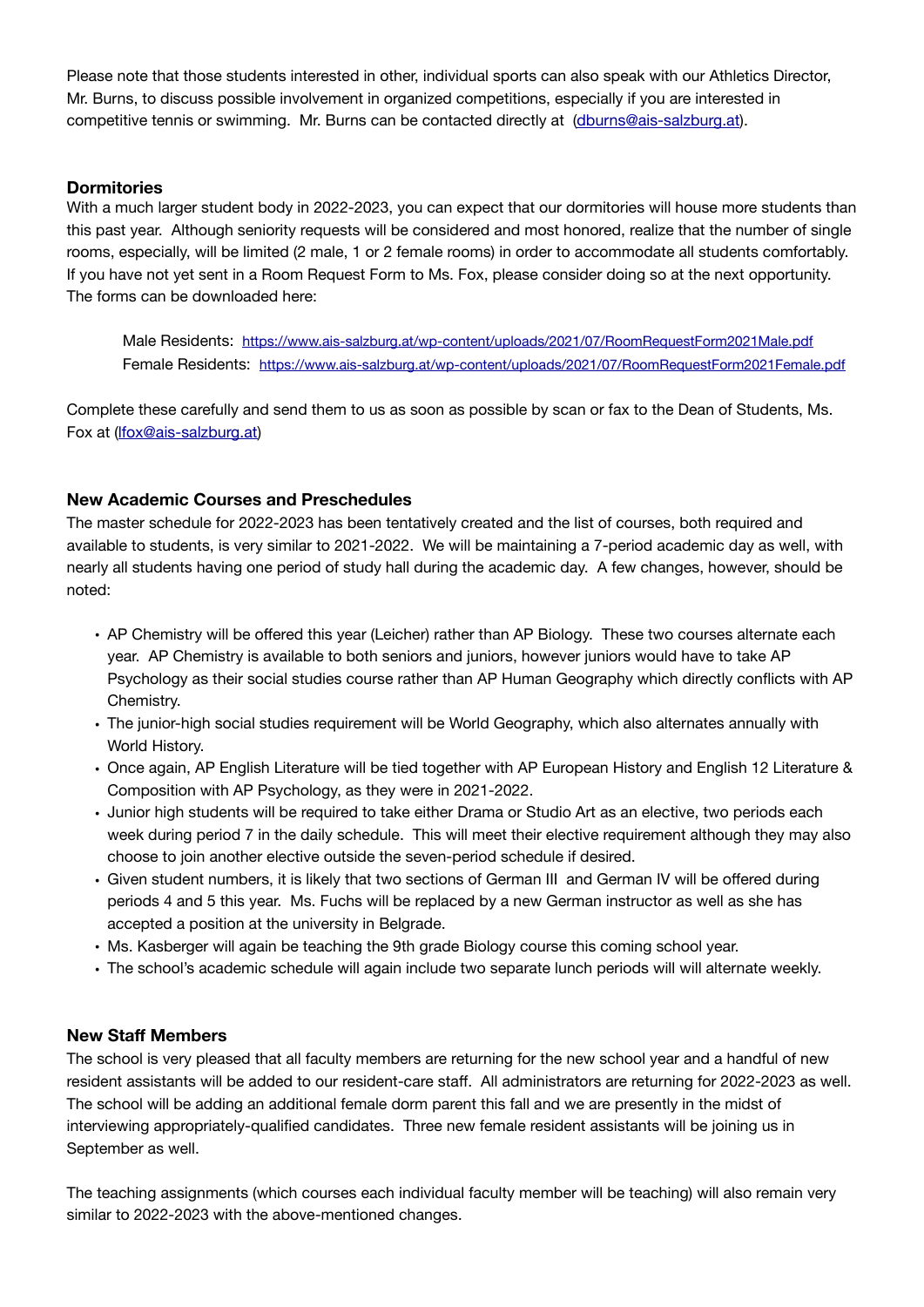## **Enrollment Forms and Agreements**

At the start of each school year, all students enrolled and their parents must fill out and submit a number of enrollment and/or permission forms. The number and varieties of these depends upon the student's status:

#### *Resident Students (Full, and 5-Day Boarders):*

 Enrollment Form 1: Child Protection Agreement Enrollment Form 2: Personal Data Consent (GDPR) Enrollment Form 3: Contact Information Enrollment Form 4: Athletics/Physical Education Participation Enrollment Form 5: Leaves to the City Enrollment Form 6: Alcoholic Beverages Enrollment Form 7: Damage Liability Declaration and Agreement Enrollment Form 8: Attendance Policy Agreement Enrollment Form 9: Community Commitment and Code of Conduct Enrollment Form 10: Excursion Participation Enrollment Form 11: Health Form and Record

 All of these forms can be downloaded at this URL: [https://www.ais-salzburg.at/info/](https://www.ais-salzburg.at/wp-content/uploads/2021/07/PermissionFormsBoarders2021.pdf)

#### *Non-Resident, Day Students:*

 Enrollment Form 1: Child Protection Agreement Enrollment Form 2: Personal Data Consent (GDPR) Enrollment Form 3: Contact Information Enrollment Form 4: Athletics/Physical Education Participation Enrollment Form 5: Attendance Policy Agreement Enrollment Form 6: Community Commitment and Code of Conduct Enrollment Form 7: Excursion Participation Enrollment Form 8: Health Form and Record

 All of these forms can be downloaded at this URL: [https://www.ais-salzburg.at/info/](https://www.ais-salzburg.at/wp-content/uploads/2021/07/PermissionFormsDay2021.pdf)

Here is further clarification about these forms for your better understanding:

#### *Child Protection Agreement Form*

The safeguarding, protection and support of our students in an effort to ensure their health, security and wellbeing while enrolled at our school is of the highest priority. This brief statement, which should be read through completely, outlines the parameters of our efforts to professionally protect our students from harm, abuse and neglect. A copy of the full Child Protection Policy and Procedures will be sent out to all parents and guardians at the start of the school year in September.

## *Data Protection Information and Agreement Form*

The European Union personal data protection guidelines (GDPR) require the school to declare what personal information data is collected, why it is collected, and who has access to this information. This form confirms parental/guardian agreement with the school's purpose-directed collection and use of personal student data. At the end of this form, a number of points are provided which require your consent.

#### *Contact Form*

Throughout the school year, the school staff and personnel will frequently contact parents electronically. Of greatest importance, we send all final grades and transcripts by e-mail also. Therefore, please be certain that the e-mail contact address given on this form is up and functioning throughout the school year and is checked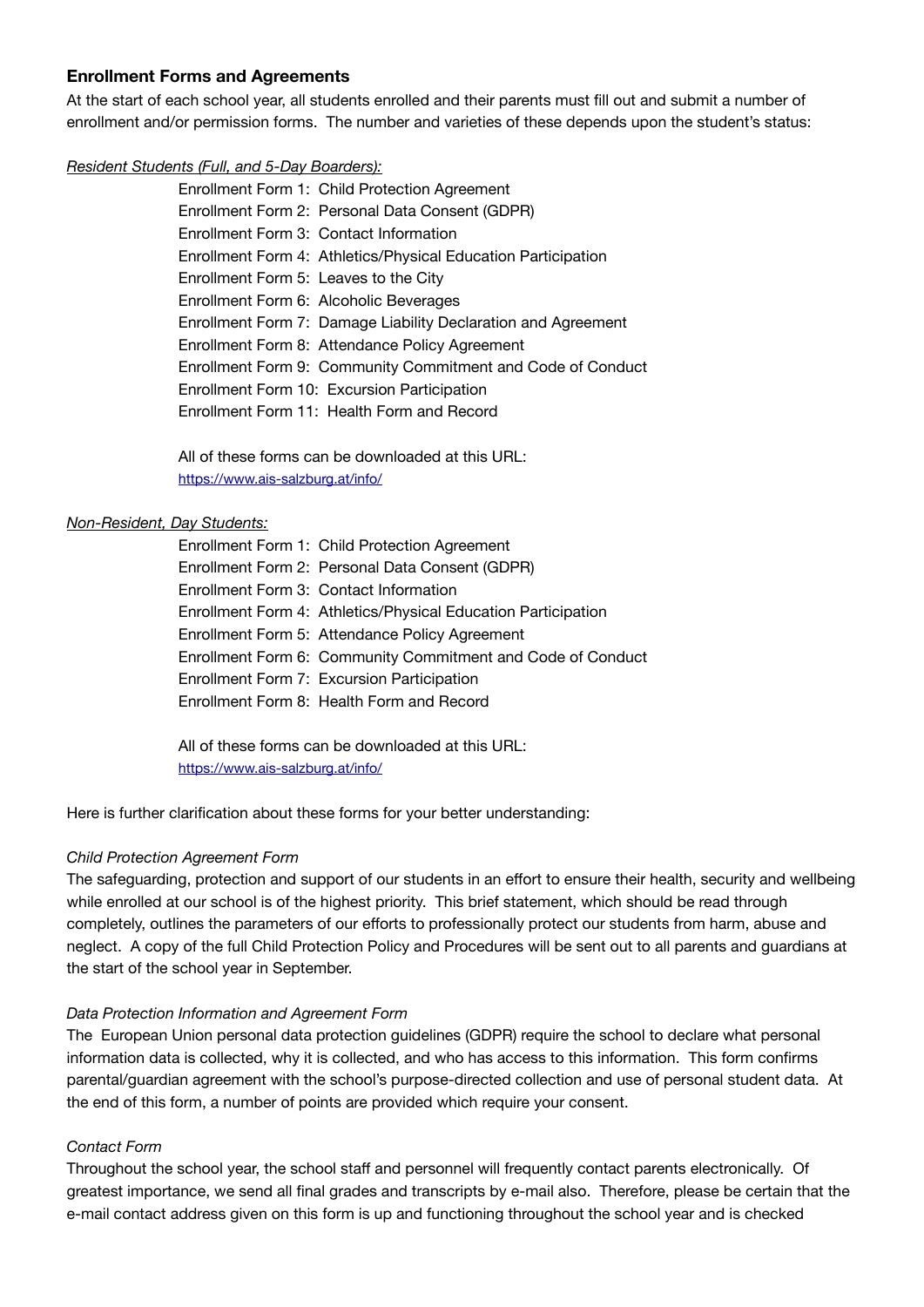frequently. If you change your e-mail address at any time, please inform the school office immediately. It is often impossible to tell—from our end—if an e-mail message sent has actually been received. Therefore, if you do not receive report cards, for example, at the end of each trimester, please contact the office and we will revise our information or correct the problem right away. Finally, please be certain to provide us with correct emergency contact information where you can be reached at any time.

#### *Athletics/Physical Education Permission Form*

This form releases the school from liability for injuries which may be incurred during athletics games and practices, during physical education courses, and during free-time and weekend activities including skiing/ snowboarding outings.

#### *Leaves to the City Permission Form*

If parent agreement and signature is given, boarding students are allowed to leave campus during free time provided they have meet all expectations for the day (room clean, homework done, attendance, etc.). When away from the school, all students must remain in the city limits and be with at least one other person from the school. All school rules and policies that apply are in effect when our students are away from campus here in Salzburg.

#### *Alcoholic Beverages Permission Form*

On a strictly-limited basis, students 17 years of age or older are allowed consumption of beer or wine with dinner on Friday and Saturday evenings while enrolled at the school. Abuse of this policy leads to revocation for the remainder of the school year.

#### *Damage Liability form*

This form is required of all residents, signed both by the students and the parents. This statement specifies that liability in case of damage or vandalism to the dormitory rooms or their furnishings is held by the residents of the rooms and that charges are incurred through the student incidentals account. At any time, proof of damage and comparative photos from the start of the school year are available upon request in the case that a charge is levied.

#### *Attendance Policy Agreement Form*

This form details the specific requirements in the area of attendance for all students. Signatures on these forms represent agreement with the school's policy and the willingness to support our attendance requirements at all times throughout the school year.

#### *Community Commitment Statement*

This form, signed by both the parents and the student, demonstrates commitment to the school's rules and policies generally as outlined in the Parent and Student Handbook. In order to establish and maintain a community of learners which is based upon respect, consideration for others, appropriate behavior, and high goals, the handbook is provided and its rules are in place. All students must agree to these terms at the start of the school year, demonstrating their commitment to and understanding of the school's expectations in all areas of student life. The annual revision of the Parent and Student Handbook for the 2022-2023 school year should be available online in August.

#### *Excursion Participation Form*

This form is a preliminary designation given by the student and parent/guarding relevant to participation on the fall and winter excursions. Reception of this information at the start of the school year allows us to properly prepare and plan for these events.

## *Health form*

All new students should have a physical examination before coming to AIS-Salzburg and the school health form should be signed by your family physician. Please be certain to accurately fill out the section on immunizations and allergies. This is especially important this year with the Corona virus situation and reception of proof as to